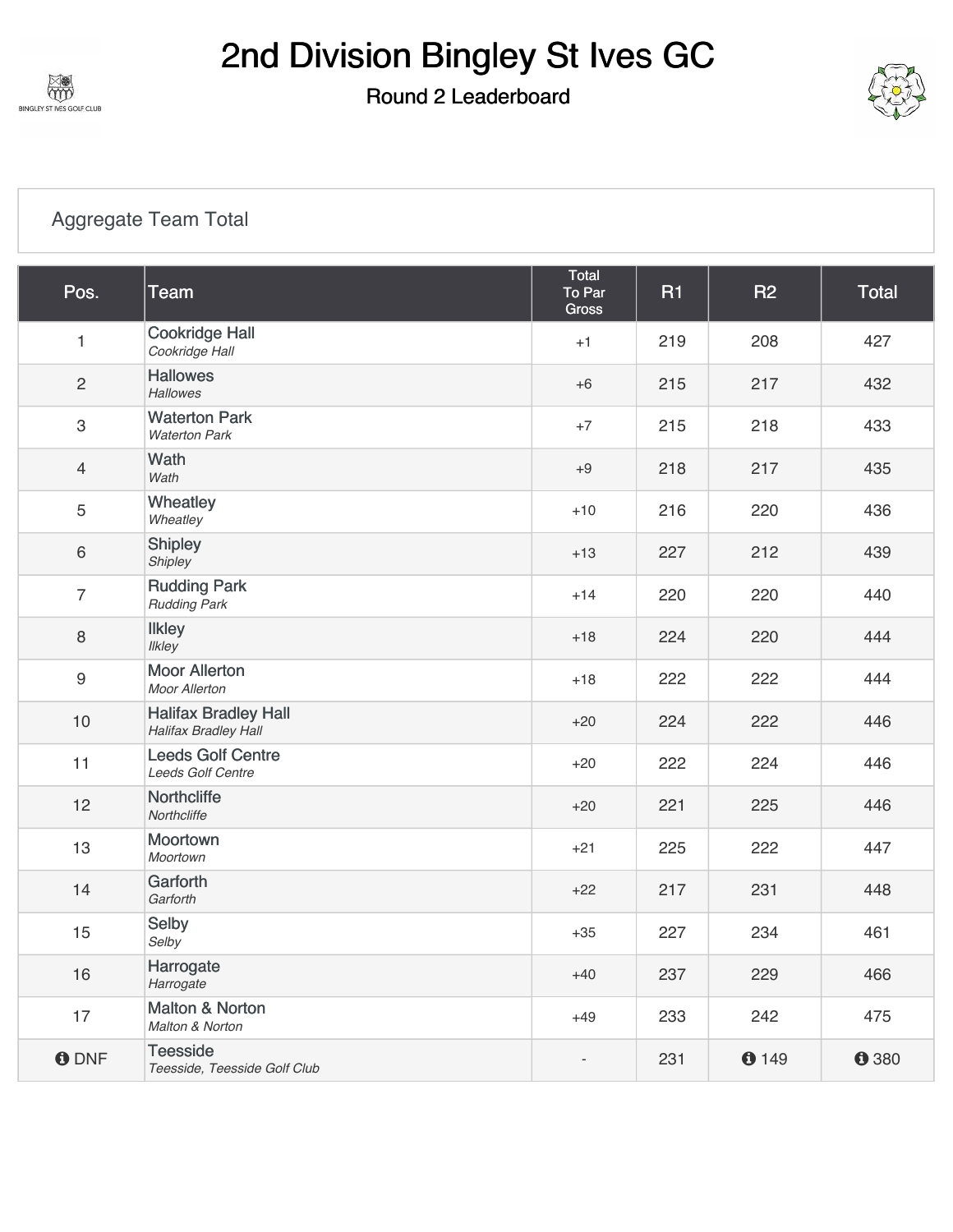

#### Round 2 Leaderboard



#### [Individual Gross aggregate](https://cdn2.golfgenius.com/v2tournaments/7027112647719943011?called_from=&round_index=2)

| Pos.                      | Player                                            | Total<br>To Par<br><b>Gross</b> | <b>R1</b> | <b>R2</b> | <b>Total</b><br><b>Gross</b> |
|---------------------------|---------------------------------------------------|---------------------------------|-----------|-----------|------------------------------|
| 1                         | <b>Max Berrisford</b><br>Shipley                  | $-6$                            | 70        | 66        | 136                          |
| $\overline{c}$            | <b>Bailey Hird</b><br>Cookridge Hall              | $-4$                            | 72        | 66        | 138                          |
| $\ensuremath{\mathsf{3}}$ | George Ash<br><b>Hallowes</b>                     | $-4$                            | 69        | 69        | 138                          |
| 4                         | <b>Max Reynolds</b><br>Wheatley                   | $-3$                            | 71        | 68        | 139                          |
| 5                         | <b>Josh Bassitt</b><br>Garforth                   | $-3$                            | 68        | 71        | 139                          |
| 6                         | George Mason<br>Wath                              | $-2$                            | 67        | 73        | 140                          |
| $\overline{7}$            | <b>Phil Kitching</b><br><b>Rudding Park</b>       | $-1$                            | 70        | 71        | 141                          |
| 8                         | <b>Tom Hirst</b><br><b>Waterton Park</b>          | $-1$                            | 69        | 72        | 141                          |
| $\boldsymbol{9}$          | <b>Sam Bridges</b><br><b>Halifax Bradley Hall</b> | $\mathsf E$                     | 74        | 68        | 142                          |
| $10$                      | <b>Nathan Ali</b><br>Cookridge Hall               | $\mathsf E$                     | 73        | 69        | 142                          |
| 11                        | <b>Gordon Owen</b><br><b>Waterton Park</b>        | $\mathsf E$                     | 72        | 70        | 142                          |
| 12                        | <b>Daniel Thomas</b><br>Ilkley                    | $\mathsf E$                     | 70        | 72        | 142                          |
| 13                        | <b>Tom Stanley</b><br>Wath                        | $+1$                            | 71        | 72        | 143                          |
| 14                        | <b>Matt Pearson</b><br>Leeds Golf Centre          | $+1$                            | 70        | 73        | 143                          |
| 15                        | Daniel Pennington<br>Moortown                     | $+2$                            | 71        | 73        | 144                          |
| 16                        | <b>Jordan Clements</b><br>Northcliffe             | $+3$                            | 72        | 73        | 145                          |
| 17                        | <b>Marcus Brigham</b><br>Malton & Norton          | $+3$                            | 72        | 73        | 145                          |
| 18                        | <b>Jake Sowden</b><br>Selby                       | $+3$                            | 71        | 74        | 145                          |
| 19                        | <b>Saul Guilford</b><br>Moor Allerton             | $+3$                            | 69        | 76        | 145                          |
| 20                        | <b>James Darcy</b><br>Northcliffe                 | $+4$                            | 73        | 73        | 146                          |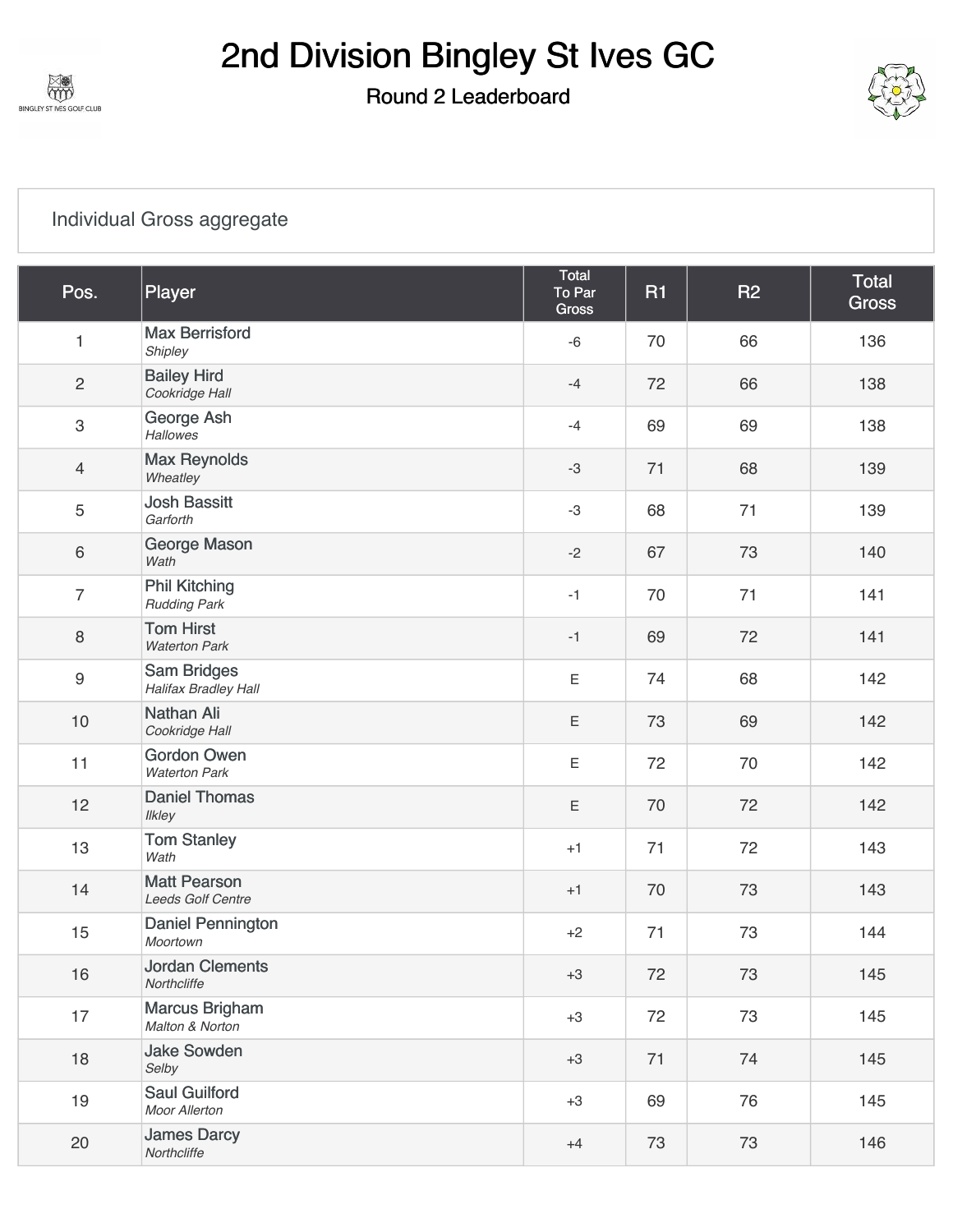

### Round 2 Leaderboard



| 21 | <b>Freddie Parlby</b><br><b>Hallowes</b>           | $+4$  | 70 | 76 | 146 |
|----|----------------------------------------------------|-------|----|----|-----|
| 22 | <b>Tom Broxup</b><br>Cookridge Hall                | $+5$  | 74 | 73 | 147 |
| 23 | <b>Jack Ward</b><br><b>Rudding Park</b>            | $+5$  | 72 | 75 | 147 |
| 24 | <b>Adam Frontal</b><br>Moortown                    | $+6$  | 78 | 70 | 148 |
| 25 | <b>Stephen Fox</b><br>Teesside Golf Club           | $+6$  | 77 | 71 | 148 |
| 26 | <b>Richard Godden</b><br>Shipley                   | $+6$  | 76 | 72 | 148 |
| 27 | <b>Jack Lynch</b><br><b>Hallowes</b>               | $+6$  | 76 | 72 | 148 |
| 28 | <b>Andy King</b><br>Garforth                       | $+6$  | 75 | 73 | 148 |
| 29 | <b>Mark Woodall</b><br>Wheatley                    | $+6$  | 72 | 76 | 148 |
| 30 | <b>Nathan Dwyer</b><br><b>Moor Allerton</b>        | $+7$  | 80 | 69 | 149 |
| 31 | <b>Richard Clark</b><br>Wheatley                   | $+7$  | 73 | 76 | 149 |
| 32 | <b>Chris Atkins</b><br><b>Ilkley</b>               | $+8$  | 77 | 73 | 150 |
| 33 | <b>Barry Hardcastle</b><br>Leeds Golf Centre       | $+8$  | 75 | 75 | 150 |
| 34 | <b>Jack Owen</b><br><b>Waterton Park</b>           | $+8$  | 74 | 76 | 150 |
| 35 | <b>Chris Lander</b><br><b>Halifax Bradley Hall</b> | $+8$  | 73 | 77 | 150 |
| 36 | <b>Danny Mcbride</b><br>Moor Allerton              | $+8$  | 73 | 77 | 150 |
| 37 | <b>Ryan Gill</b><br>Wath                           | $+10$ | 80 | 72 | 152 |
| 38 | <b>Marc Rice</b><br><b>Rudding Park</b>            | $+10$ | 78 | 74 | 152 |
| 39 | <b>Mark Buckley</b><br>Ilkley                      | $+10$ | 77 | 75 | 152 |
| 40 | <b>Dean Wright</b><br>Leeds Golf Centre            | $+11$ | 77 | 76 | 153 |
| 41 | David Keywood<br>Harrogate                         | $+11$ | 74 | 79 | 153 |
| 42 | Joe Lowson<br><b>Halifax Bradley Hall</b>          | $+12$ | 77 | 77 | 154 |
| 43 | <b>Tom Berry</b><br>Shipley                        | $+13$ | 81 | 74 | 155 |
| 44 | John Goodacre<br>Harrogate                         | $+13$ | 80 | 75 | 155 |